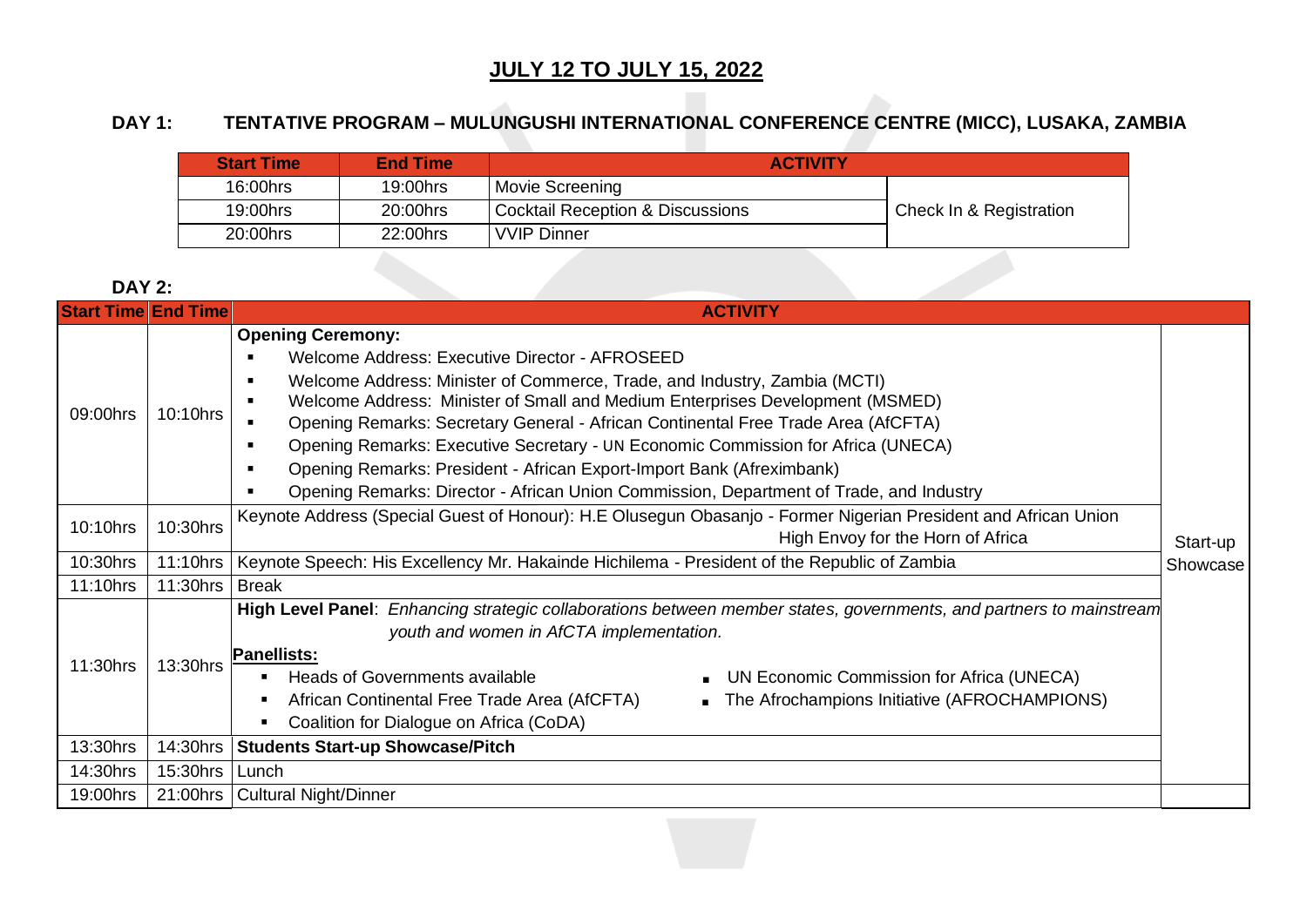# **DAY 3:**

| <b>DAY 3:</b>     |                 |                                                                                                                                                                                                                                                                                                                                                                                                                                                                                  |                             |  |  |
|-------------------|-----------------|----------------------------------------------------------------------------------------------------------------------------------------------------------------------------------------------------------------------------------------------------------------------------------------------------------------------------------------------------------------------------------------------------------------------------------------------------------------------------------|-----------------------------|--|--|
| <b>Start Time</b> | <b>End Time</b> | <b>ACTIVITY</b>                                                                                                                                                                                                                                                                                                                                                                                                                                                                  |                             |  |  |
| 08:00hrs          | 09:00hrs        | Registration                                                                                                                                                                                                                                                                                                                                                                                                                                                                     |                             |  |  |
| 09:00hrs          | 09:40hrs        | Opening Remarks: Bank of Zambia<br>Opening Remarks: Other Central/Reserve Bank Representatives available<br>Opening Remarks: Coalition for Dialogue on Africa (CoDA)                                                                                                                                                                                                                                                                                                             |                             |  |  |
| 09:40hrs          | 11:00hrs        | PANEL 2: Opportunities and strategies for enhancing ACCESS to finance for youth and women entrepreneurs:<br><b>Panellists:</b><br>Bank of Zambia (BOZ)<br>Africa Development Bank (AfDB)<br>Central Bank of Nigeria (CBN)<br>Africa Finance Corporation (AFC)<br>Bank of Ghana (BOG)<br>Intra-African Trade Initiative (Afreximbank)<br>South African Reserve Bank (SARB)<br>Women Entrepreneurship Access Centre (WEAC)<br>Minister of State for Trade and Investment - Nigeria | Start-up<br><b>Showcase</b> |  |  |
| 11:00hrs          | 11:30hrs        | <b>Break</b>                                                                                                                                                                                                                                                                                                                                                                                                                                                                     |                             |  |  |
| 11:30hrs          | 12:30hrs        | <b>Students Start-up Showcase</b>                                                                                                                                                                                                                                                                                                                                                                                                                                                |                             |  |  |
| 12:30hrs          | 14:00hrs        | <b>PANEL 3:</b> Enhancing Africa's human capital with better 21 <sup>st</sup> century skills to achieve the AfCTA goals:<br><b>Panellists:</b><br><b>UNIDO Southern Africa Regional Office (SARO)</b><br>Southern Africa Development Community (SADC)<br>Common Market for East and Southern Africa (COMESA)<br><b>SAGE Global</b><br>Tony Elumelu Foundation                                                                                                                    |                             |  |  |
| 15:00hrs          | 16:00hrs        | Lunch                                                                                                                                                                                                                                                                                                                                                                                                                                                                            |                             |  |  |
| 15:00hrs          | 17:00hrs        | <b>BREAKOUT SESSIONS:</b><br>1) Developing seamless payment system for effective AfCTA implementation (facilitated by PAPSS)<br>Digital economy and e-commerce (facilitated by the Smart Zambia Institute and Flutter wave)<br>Export and Import readiness for SMEs (facilitated by ZDA and NEPC)<br>3)<br>Effective mobilization of youths and women for AfCTA (facilitated by ZDA, SMEDAN, and AfCTA)<br>4)                                                                    |                             |  |  |
| 19:30hrs          | 22:00hrs        | VVIP Special Banquet in honour of President Olusegun Obasanjo - African Union High Envoy for the Horn of Africa                                                                                                                                                                                                                                                                                                                                                                  |                             |  |  |